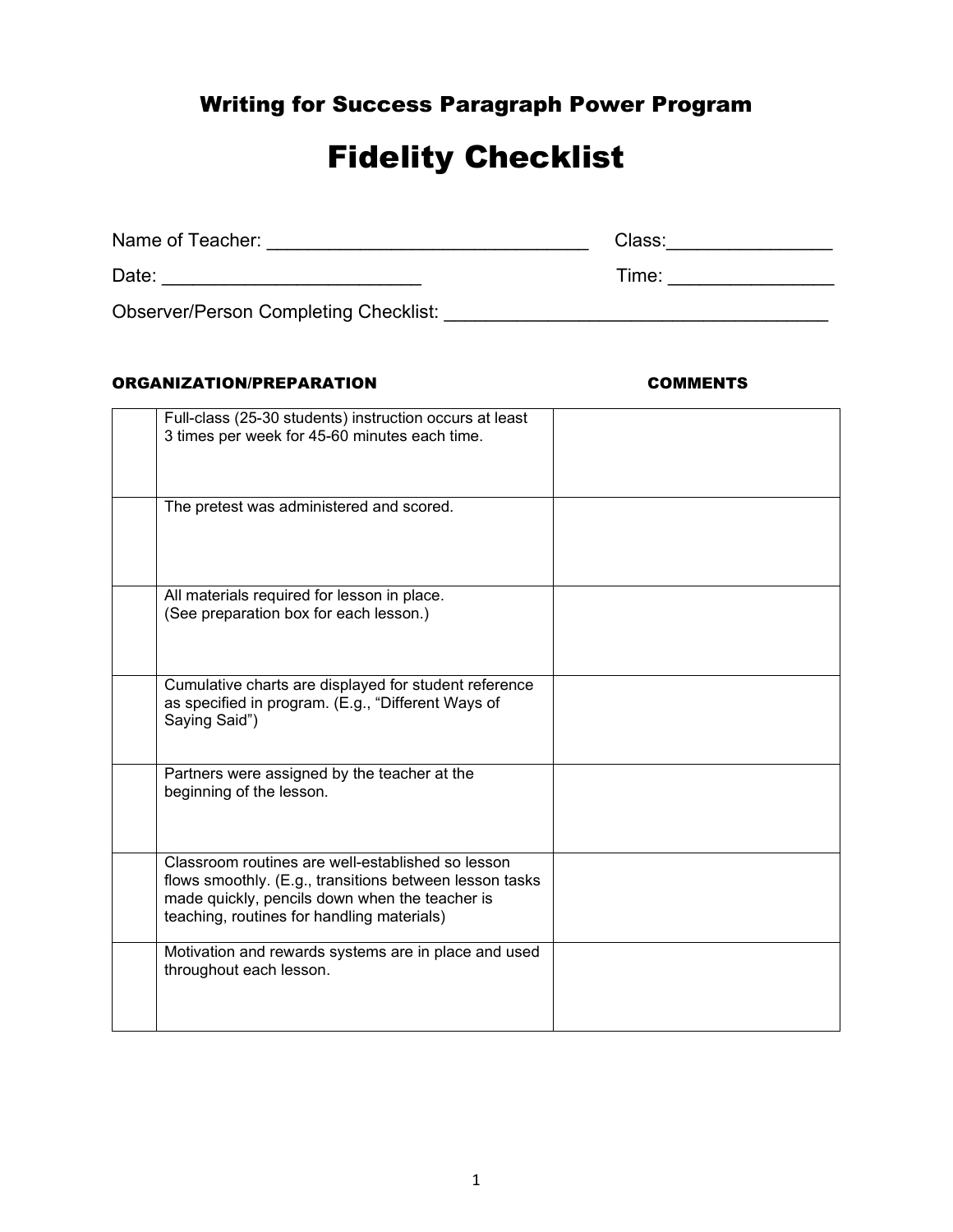### LESSON DELIVERY **COMMENTS**

| Explicit instruction script was followed with fidelity for<br>all parts of the lesson.                                                     |  |
|--------------------------------------------------------------------------------------------------------------------------------------------|--|
| Appropriate scaffolding was used beyond the script if<br>required for student success.                                                     |  |
| All tasks in each lesson were taught.                                                                                                      |  |
| Lesson pace was brisk and lively--at a pace that all<br>students were successful. (All students were actively<br>engaged in lesson.)       |  |
| Teacher used clear and consistent signals that<br>resulted in unison choral responses. All students were<br>expected to respond.           |  |
| For individual turns, the teacher asked the question<br>and then randomly called on a student.                                             |  |
| Responses were affirmed. (E.g., Yes, a paragraph is a<br>group of sentences that tells about one thing.)                                   |  |
| Specific praise was used throughout the lesson. (E.g.,<br>Well done. Everyone waited until I gave the signal to<br>answer.)                |  |
| Students were engaged appropriately during partner<br>activities. Teacher asked 2-3 students to share their<br>ideas with the whole class. |  |
| Students wrote only when directed by the teacher.                                                                                          |  |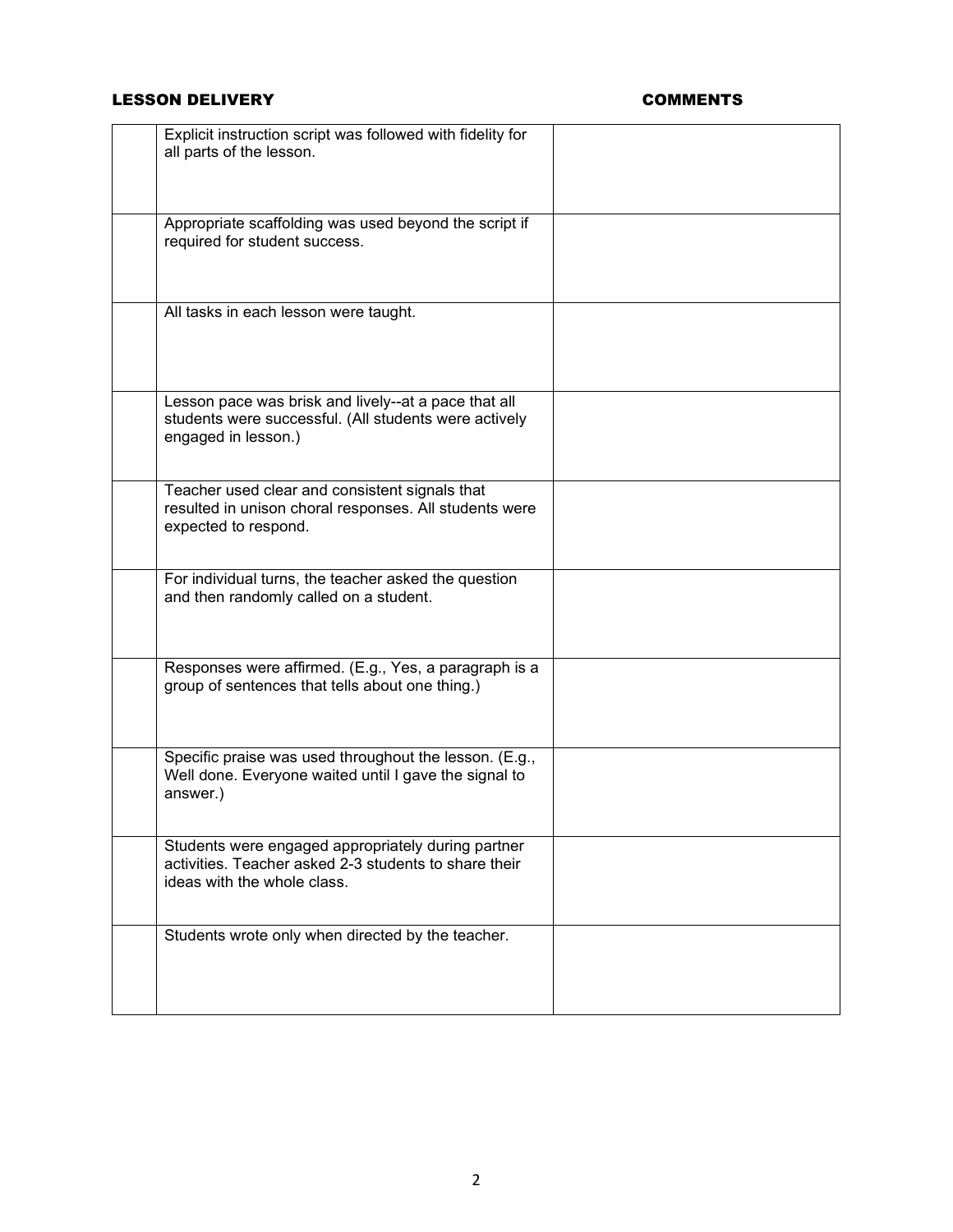### LESSON FOLLOW UP **COMMENTS**

| Worksheet for the lesson was graded, and corrections<br>completed.                                |  |
|---------------------------------------------------------------------------------------------------|--|
| Answers were reviewed with the students.                                                          |  |
| Scores were recorded on the Points Summary Chart.<br>Scores below mastery (85%) were highlighted. |  |
| Targeted remediation was done for worksheet tasks<br>that were below the mastery level. (85%)     |  |
| Data is shared during conferences and used to<br>establish goals.                                 |  |

### QUIZZES COMMENTS

| Students were appropriately prepared for the quizzes.<br>(Getting Ready for a Quiz Lesson taught before actual<br>quiz.) |  |
|--------------------------------------------------------------------------------------------------------------------------|--|
| Quizzes administered according to scripted<br>instructions.                                                              |  |
| Quizzes graded and scores recorded on Points<br>Summary Chart. Scores below 85% were highlighted<br>on the data sheet.   |  |
| Targeted remediation done for parts of quiz where<br>students scored below 85%.                                          |  |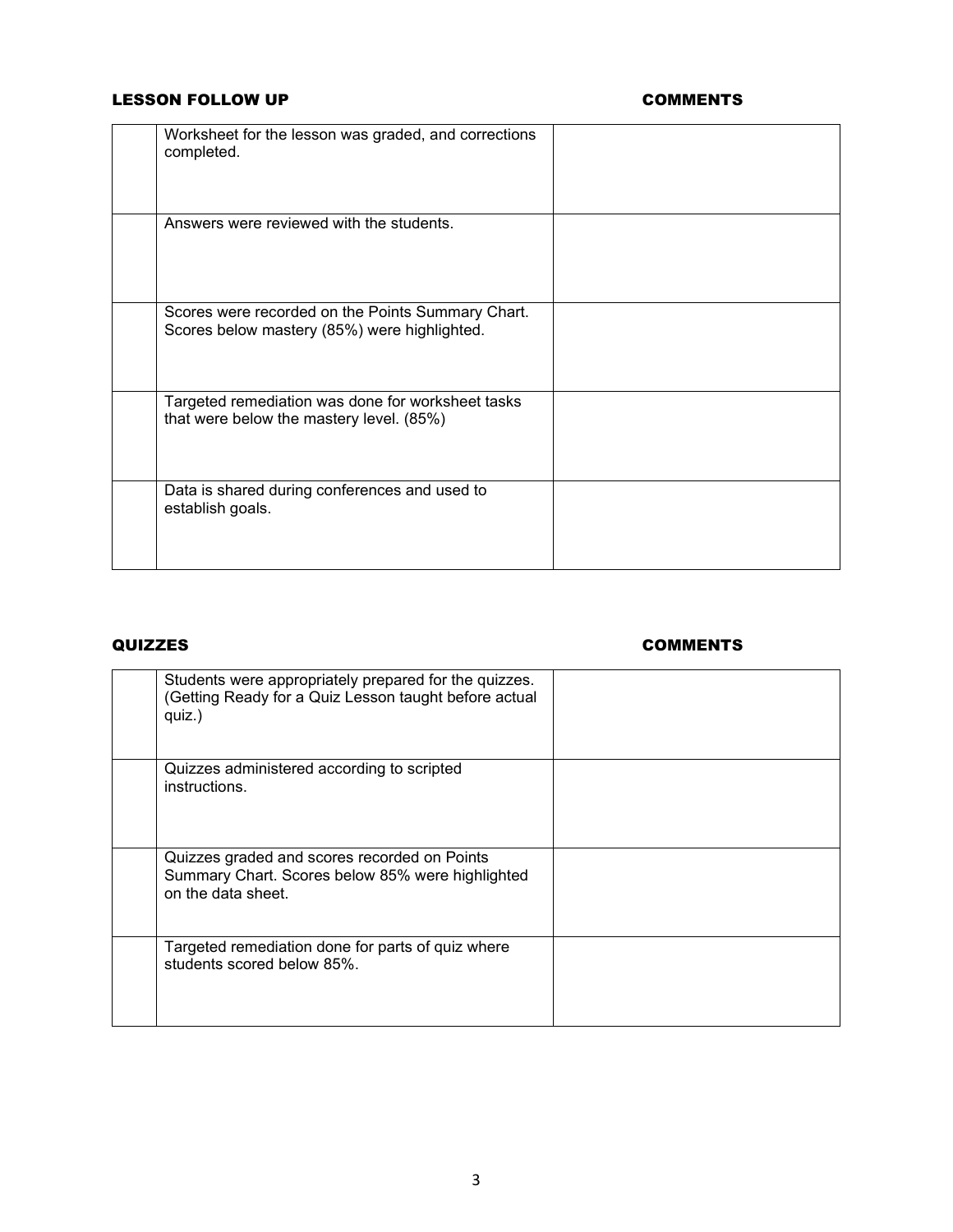#### LESSONS 29-39 COMMENTS

| Student's writing checked for correct punctuation of<br>dialogue and for dialogue stems.                                  |  |
|---------------------------------------------------------------------------------------------------------------------------|--|
| Worksheets graded and scores recorded on Points<br>Summary Chart. Scores below 85% were highlighted<br>on the data sheet. |  |
| Targeted remediation done for parts of worksheet<br>where students/class scored below 85%.                                |  |

### LESSONS 48-65 COMMENTS

| All the steps of writing a paragraph and improving it<br>were followed over more than one lesson.                                    |  |
|--------------------------------------------------------------------------------------------------------------------------------------|--|
| Students used the Editing and Proofreading checklists<br>as directed by the teacher to prepare for quiz.<br>(Lessons 56 and 63)      |  |
| Students presented their sales pitch as a speaking<br>activity. (Lesson 64) Classmates responded to each<br>sales pitch. (Lesson 65) |  |
| Worksheets graded and scores recorded on Points<br>Summary Chart. Scores below 85% were highlighted<br>on the data sheet.            |  |
| Targeted remediation done for parts of worksheet<br>where students/class scored below 85%.                                           |  |